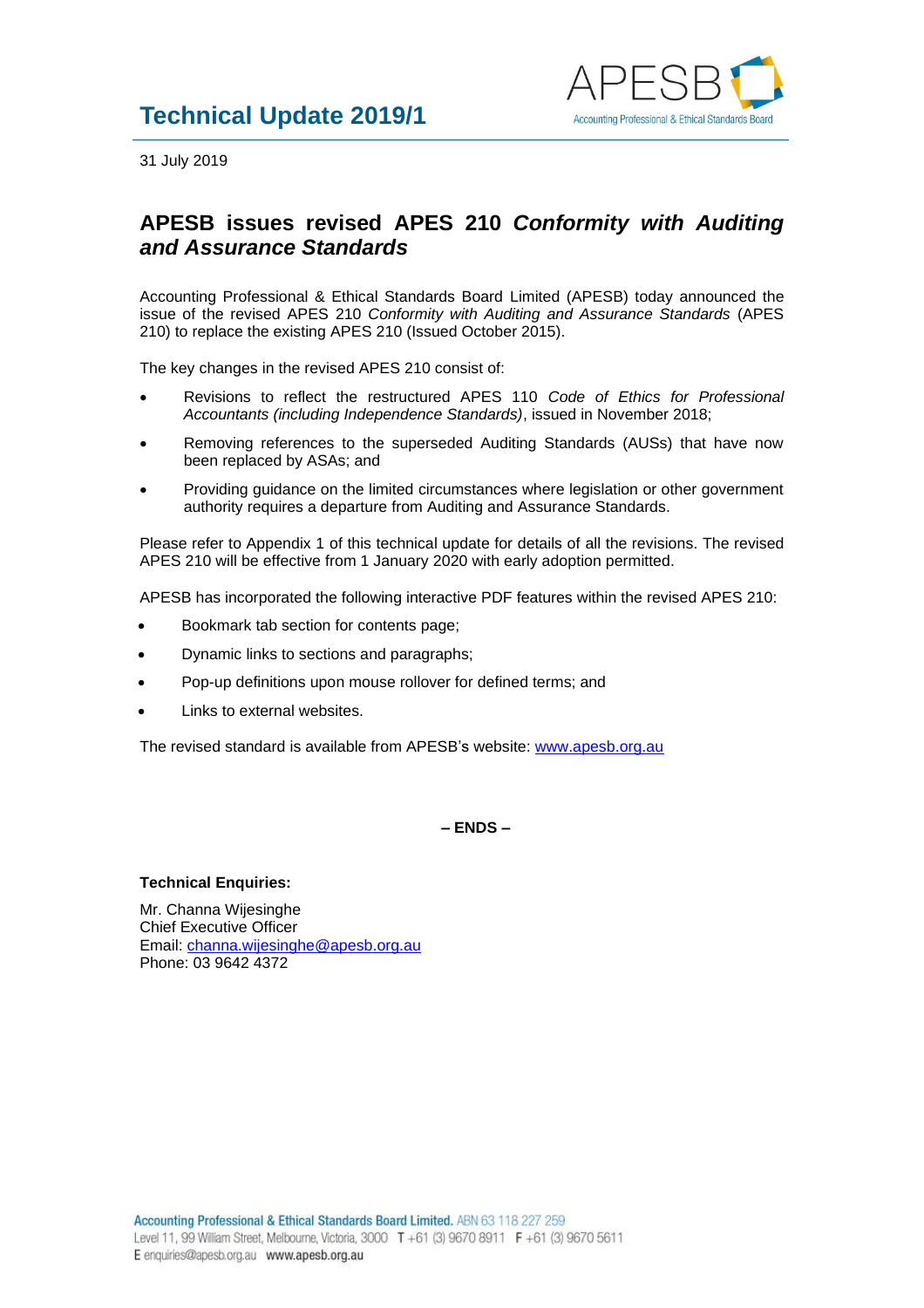## **Appendix 1**

## **Revision to APES 210 (Issued October 2015)**

Accounting Professional & Ethical Standards Board Limited (APESB) has approved the following revisions to APES 210 *Conformity with Auditing and Assurance Standards* which was originally issued in September 2008 and revised in November 2011 and October 2015.

| Paragraph<br><b>Reference</b> | <b>Revisions</b>                                                                                                                                                                                                                                                                                                                                                                                                                       |
|-------------------------------|----------------------------------------------------------------------------------------------------------------------------------------------------------------------------------------------------------------------------------------------------------------------------------------------------------------------------------------------------------------------------------------------------------------------------------------|
| 1.1                           | The objectives of APES 210 Conformity with Auditing and Assurance<br>Standards are to specify a Member's professional and ethical obligations in<br>respect of:                                                                                                                                                                                                                                                                        |
|                               | fundamental responsibilities when the<br>Member<br>performs<br>an<br>Assurance Assignment or an Assurance Engagement;                                                                                                                                                                                                                                                                                                                  |
|                               | compliance with applicable lindependence requirements;<br>٠                                                                                                                                                                                                                                                                                                                                                                            |
|                               | compliance with Auditing and Assurance Standards; and<br>$\bullet$                                                                                                                                                                                                                                                                                                                                                                     |
|                               | considerations of relevant Auditing and Assurance Guidance.<br>$\bullet$                                                                                                                                                                                                                                                                                                                                                               |
| 1.2                           | Accounting Professional & Ethical Standards Board Limited (APESB) has<br>revised professional standard APES 210 Conformity with Auditing and<br>Assurance Standards (the Standard), which is effective from 1 January<br>2016 2020 and supersedes APES 210 issued in November 2011 October<br>2015. Earlier adoption of this Standard is permitted.                                                                                    |
| 1.6                           | Members outside of Australia shall follow the provisions of APES 210<br>to the extent to which they are not prevented from so doing by<br>specific requirements of local laws and/or regulations in the country<br>in which they are working.                                                                                                                                                                                          |
| 1.7                           | Members shall comply with other applicable Professional Standards<br>and be familiar with relevant Professional Standards and guidance<br>notes when performing Professional Activities. All Members shall<br>comply with the fundamental principles outlined in the Code.                                                                                                                                                             |
| $\overline{2}$                | Defined terms are shown in the body of the Standard in title case.                                                                                                                                                                                                                                                                                                                                                                     |
|                               | For the purpose of this Standard:                                                                                                                                                                                                                                                                                                                                                                                                      |
| $\overline{2}$                | <b>Assurance Engagement</b> means an Engagement in which a Member in<br>Public Practice aims to obtain sufficient appropriate evidence in order to<br>express a conclusion designed to enhance the degree of confidence of the<br>intended users other than the responsible party about the subject matter<br>information (that is, the outcome of the measurement or evaluation of an<br>underlying subject matter against criteria). |
|                               | This includes an Engagement in accordance with the Framework for<br>Assurance Engagements issued by the AUASB or in accordance with<br>specific relevant standards, such as International Standards on Auditing, for<br>Assurance Engagements.                                                                                                                                                                                         |
|                               | (For guidance on Assurance Engagements, see the Framework for<br>Assurance Engagements issued by the AUASB. The Framework for<br>Assurance Engagements describes the elements and objectives of an<br>Assurance Engagement and identifies Engagements to which Australian<br>Auditing Standards (ASAs), Standards on Review Engagements (ASREs)<br>and Standards on Assurance Engagements (ASAEs) apply.)                              |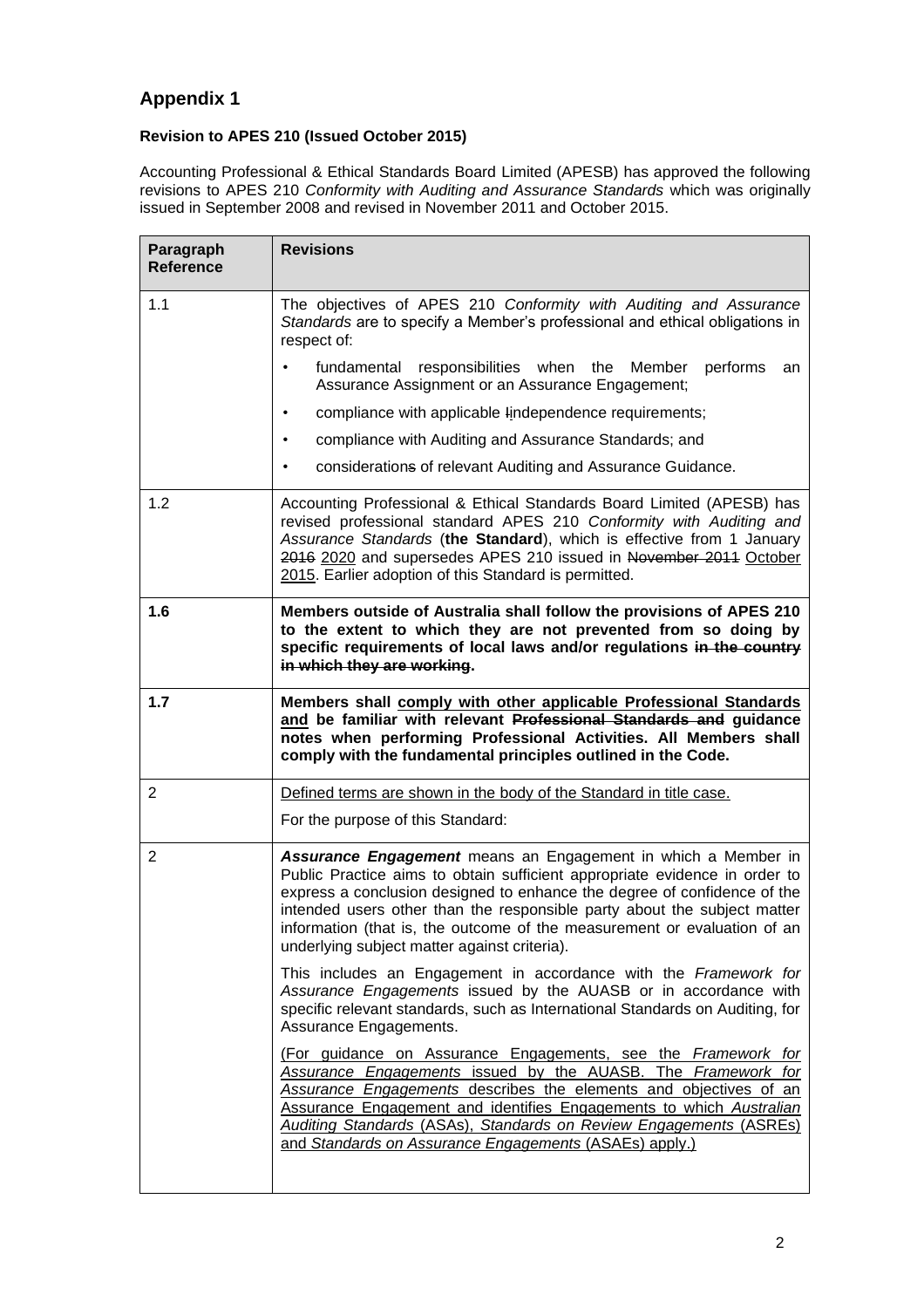| Paragraph<br><b>Reference</b> | <b>Revisions</b>                                                                                                                                                                                                                                                                                                                                                                                                                                       |
|-------------------------------|--------------------------------------------------------------------------------------------------------------------------------------------------------------------------------------------------------------------------------------------------------------------------------------------------------------------------------------------------------------------------------------------------------------------------------------------------------|
| $\overline{2}$                | <b>AuASB</b> means the Auditing and Assurance Standards Board which issued<br>Australian auditing and assurance standards up to 30 June 2004, under the<br>auspices of the Australian Accounting Research Foundation, a joint venture<br>of CPA Australia and the Institute of Chartered Accountants in Australia.                                                                                                                                     |
| 2                             | <b>Auditing and Assurance Guidance means:</b>                                                                                                                                                                                                                                                                                                                                                                                                          |
|                               | (a) the guidance statements and other guidance publications, as defined in<br>the Foreword to AUASB Pronouncements, issued by the AUASB <sub>-3</sub> and                                                                                                                                                                                                                                                                                              |
|                               | (b) the auditing and assurance guidance statements and other guidance<br>publications issued by the AuASB on behalf of CPA Australia and the<br>Institute of Chartered Accountants in Australia.                                                                                                                                                                                                                                                       |
| 2                             | Auditing and Assurance Standards means:                                                                                                                                                                                                                                                                                                                                                                                                                |
|                               | (a) the AUASB standards, as described in ASA 100 Preamble to AUASB<br>Standards, ASA 101 Preamble to Australian Auditing Standards and the<br>Foreword to AUASB Pronouncements, issued by the AUASB, and<br>operative from the date specified in each standard.; and                                                                                                                                                                                   |
|                               | (b) those standards issued by the AuASB which have not been revised and<br>reissued (whether as standards or as guidance) by the AUASB, to the<br>extent that they are not inconsistent with the AUASB standards.                                                                                                                                                                                                                                      |
| $\overline{2}$                | Code means APES 110 Code of Ethics for Professional Accountants<br>(including Independence Standards).                                                                                                                                                                                                                                                                                                                                                 |
| 2                             | Member in Business means a Member working in areas such employed<br>or engaged in an executive or non-executive capacity in such areas as<br>commerce, industry, service, the public sector, education, the not-for--profit<br>sector, or in regulatory bodies or professional bodies, or a Member<br>contracted by such entities who might be an employee, contractor, partner,<br>director (executive or non-executive), owner-manager or volunteer. |
| 2                             | Member in Public Practice means a Member, irrespective of functional<br>classification (e.g.for example, audit, tax or consulting) in a Firm that<br>provides Professional Services. This term is also used to refer to a Firm of<br>Members in Public Practice and means a practice entity and a participant in<br>that practice entity as defined by the applicable Professional Body.                                                               |
| $\overline{2}$                | Professional Activity means an activity requiring accountancy or related<br>skills undertaken by a Member, including accounting, auditing, taxation,<br>management consulting, and financial management.                                                                                                                                                                                                                                               |
| 3.1                           | In accordance with Section 100 Introduction and Fundamental<br>Principles Complying with the Code of the Code, Members shall<br>observe and comply with their public interest obligations when they<br>perform an Assurance Assignment or an Assurance Engagement.                                                                                                                                                                                     |
| 3.2                           | When engaged to perform an Assurance Engagement, a Member in<br>Public Practice shall comply with Section 290 Part 4A Independence<br>for- Audit and Review Engagements or Section 291 Part 4B<br>Independence - Other for Assurance Engagements Other than Audit<br>and Review Engagements of the Code, as applicable.                                                                                                                                |
| 3.3                           | In accordance with Section 130 Subsection 113 Professional<br>Competence and Due Care of the Code, a Member in Public Practice<br>who is performing an Assurance Engagement shall ensure that the<br>Member or the Firm has the requisite professional knowledge and<br>skill or shall engage a suitably qualified external person. If the                                                                                                             |